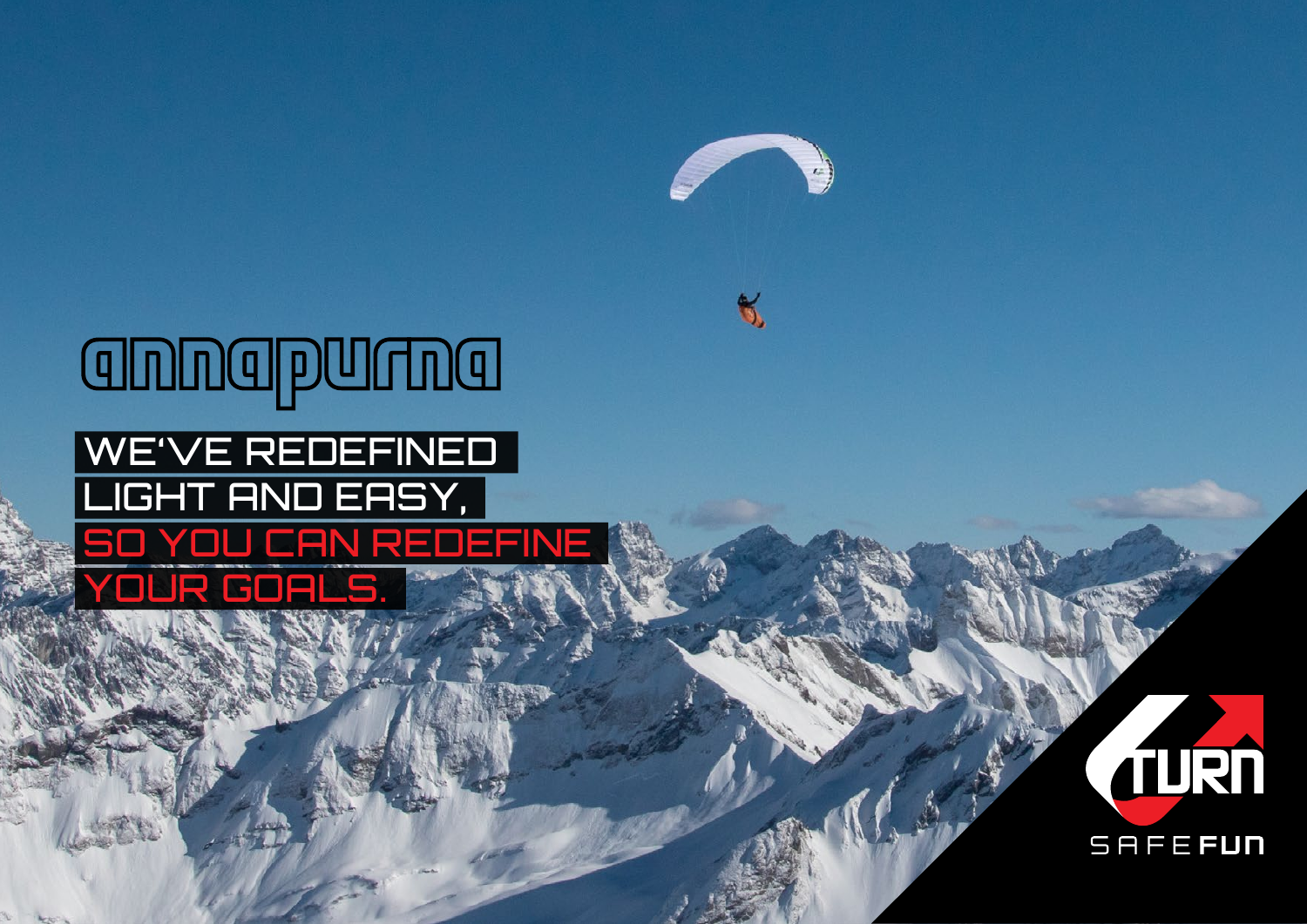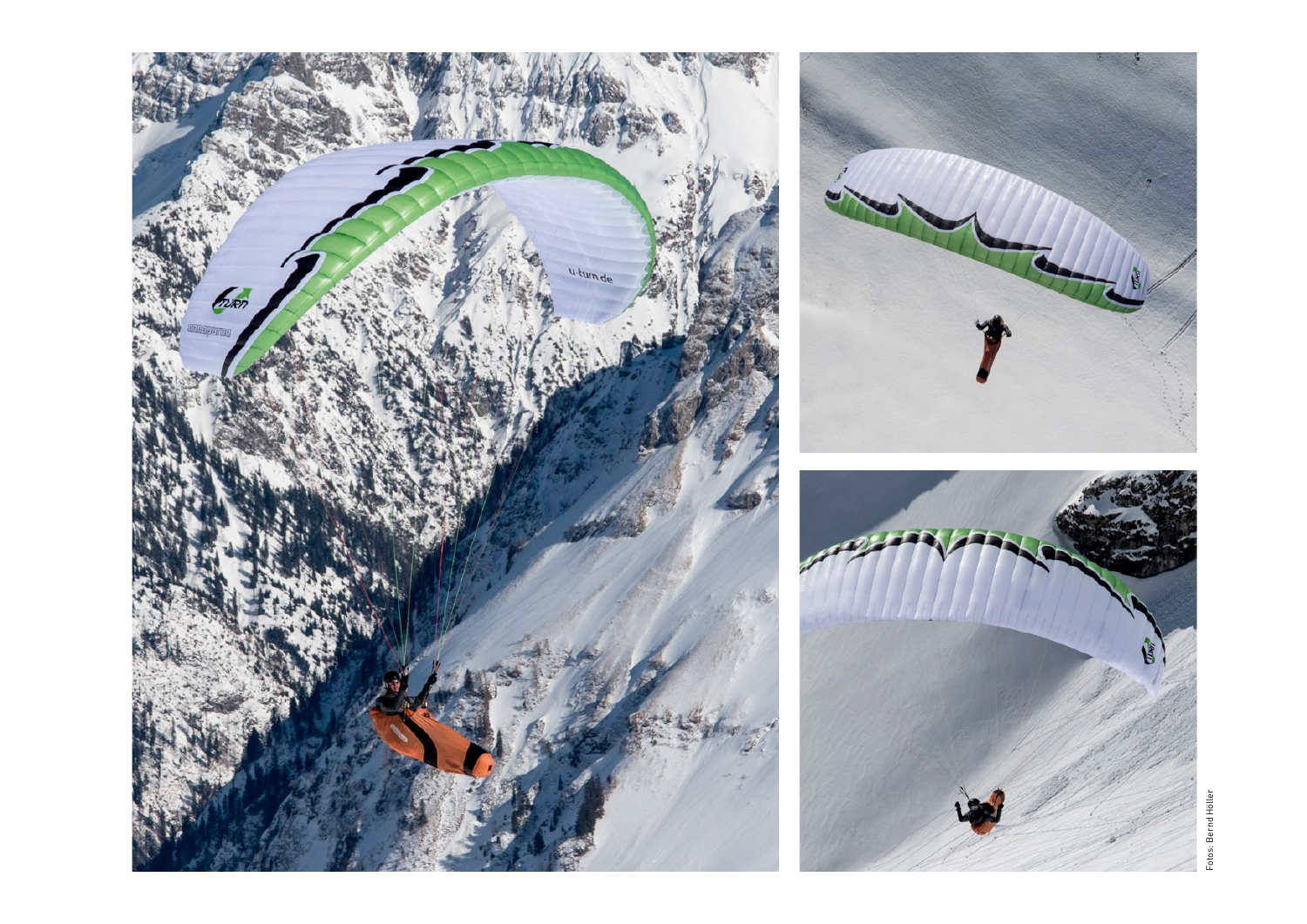## **Annapurna** Simply light!

The spirit of the time demands a high flexibility and independence, a trend which carries the origin of paragliding into the future. Minimal weight and simple handling - the ANNAPURNA sends the perfect statement and redefines mobility. Therefore there are no limits to your goals, the ultra-light high-tech low end B-wing is hungry for XC-flights as well as for Hike&Fly adventures without compromises and extensive travels to remote take-off sites.

The innovative light wing is a perfect all-rounder of unlimited possibilities. Its elaborate lightweight construction is developed for long-term durability and not only convinces during carrying, but even more so in mid-air. The ANNAPURNA combines outstanding glide features with sweet-tempered reaction behavior. This is additionally promoted by the minimal weight of the canopy. Nevertheless the wing has a good will to turn, provides a sportive handling and directly and instantly transforms control pulses. When in thermal lift it conveys a steady feeling and is unperturbed by turbulent conditions. Especially in harsh alpine

The ultra-lightweight wing is aimed at a multilayered pilot profile. It delights the casual pilot as well as the ambitioned alpine pilot and even provides students with the opportunity to experience Hike&Fly easily.

conditions the ANNAPUR-NA offers a very reliable starting behavior besides the sweet-tempered flying features. The light canopy rises almost on its own over the pilot, even in tricky conditions, and takes off with low running

speed. Because of the outstanding slow flight features, the take-off distance is very low. This feature will especially be appreciated after a strenuous climb. The ANNAPURNA builds on the enormous existing knowledge and experience from the high-performing Hike&Fly reference EVEREST and enhances the U-Turn Light-Line with an ultra-light low end B alternative.

During construction of the ANNAPURNA, chief designer Ernst Strobl focused on simplification through innovative construction features. The 3D-shaping and elaborate calculations of the ballooning combined with the optimized pre-tensioning of the wing, provide the ideal flow around the profile. The Precision Profile Nose System (PPN) helps to provide the optimized flow alongside the whole cell opening area. Miniribs and the Brake Gathering System (BGS) are transmitting control pulses to the wing with high efficiency and precision. The elaborate calculations of the High Pressure Crossport Design (HPCD) are not only providing optimized performance weight, but also maximize the lateral aeration of the crossports. A very well-structured line concept with few main lines provides easy handling and a good overview during the launch. The risers are equipped with the Multiple Speed System (MSS) and through a second pulley the accelerator travel can be shortened and thereby the glider can be turned into a LTF-A Hike&Fly wing that is suitable for training.

An intelligent material mix provides more durability with reduced weight. A high value was set on the lasting construction to keep the good flying features for everyday life. Again the comprehensive empirical values of the EVEREST came in handy. Established long term durability was also the main focus for choosing the material configuration. The used lightweight material Dokdo 10D is coated on both sides and isn't only the lightest material on the marked, but also exceeds conventional materials in regards of porosity. To avoid additional seams, the design on the bottom sail was completely forwent.

The ultra-lightweight wing is aimed at a multilayered pilot profile. It delights the casual pilot as well as the ambitioned alpine pilot and even provides students with the opportunity to experience Hike&Fly easily. The pack size that is compatible with the daybag additionally makes the ANNAPURNA an unimposing travelling companion for remote holiday destinations.

The ANNAPURNA is available in two certified sizes 22 and 24 and thereby covers a weight range from 60 -110 kg. Test the lightweight miracle yourself and let yourself be enchanted by the simplicity!

For further information visit www.u-turn.de